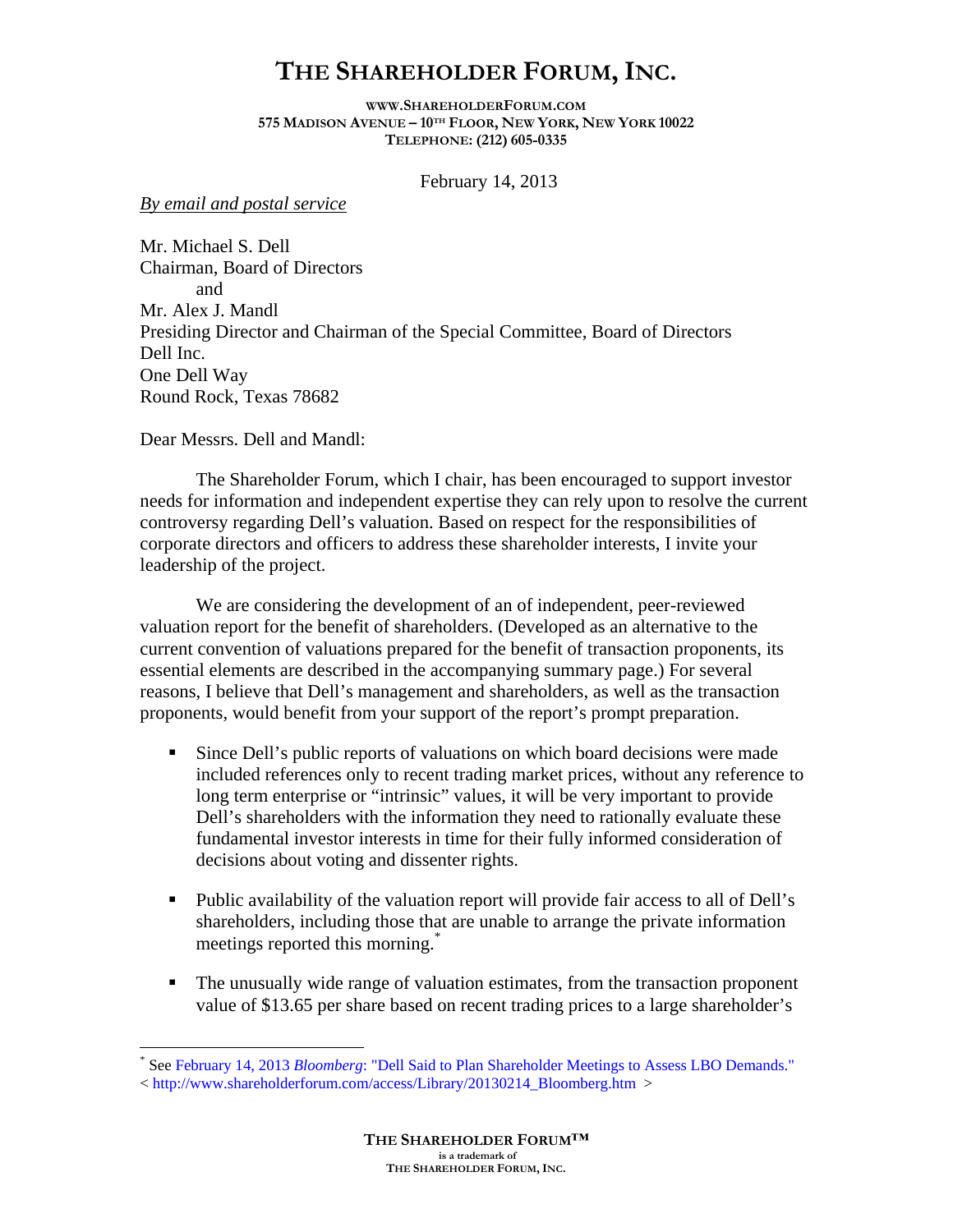reported estimate of \$23.72 per share based on currently available public information about Dell's business operations, can be narrowed only by providing information that investors can reasonably rely upon for rational analysis.

- Shareholders with unresolved valuation concerns can be expected to vote against the proposed transaction, either disrupting the merger or exercising dissenter rights to resolve the valuation in post-transaction litigation. This suggests a much lower cost of resolving valuation issues before the vote, rather than after.
- In addition to reducing the risks and costs of dissidence, an independent valuation report can be used as a foundation for any required revisions of "fairness opinions" provided to Dell's board and its special committee. The Forum will welcome the guidance of the board's and committee's advisors to include what they need in the independent valuation report.

Please let me know what questions you have about the suggested independent valuation process. Regarding the Forum, your chief investor relations officer, Robert L. Williams, should be generally familiar with its programs and I will of course welcome your direct questions about its practices and policies.

With copies of this letter, I am also inviting both of Dell's large shareholders that have publicly opposed the proposed transaction to offer their advice for planning the independent valuation.

I look forward to learning how you wish to proceed with your exploration of the suggested response to investor interests.

Sincerely yours,

 $M_{\gamma}/\sqrt{2}$ 

Gary Lutin

Enclosure

cc: Mr. O. Mason Hawkins, Southeastern Asset Management Mr. Brian C. Rogers, T. Rowe Price Group